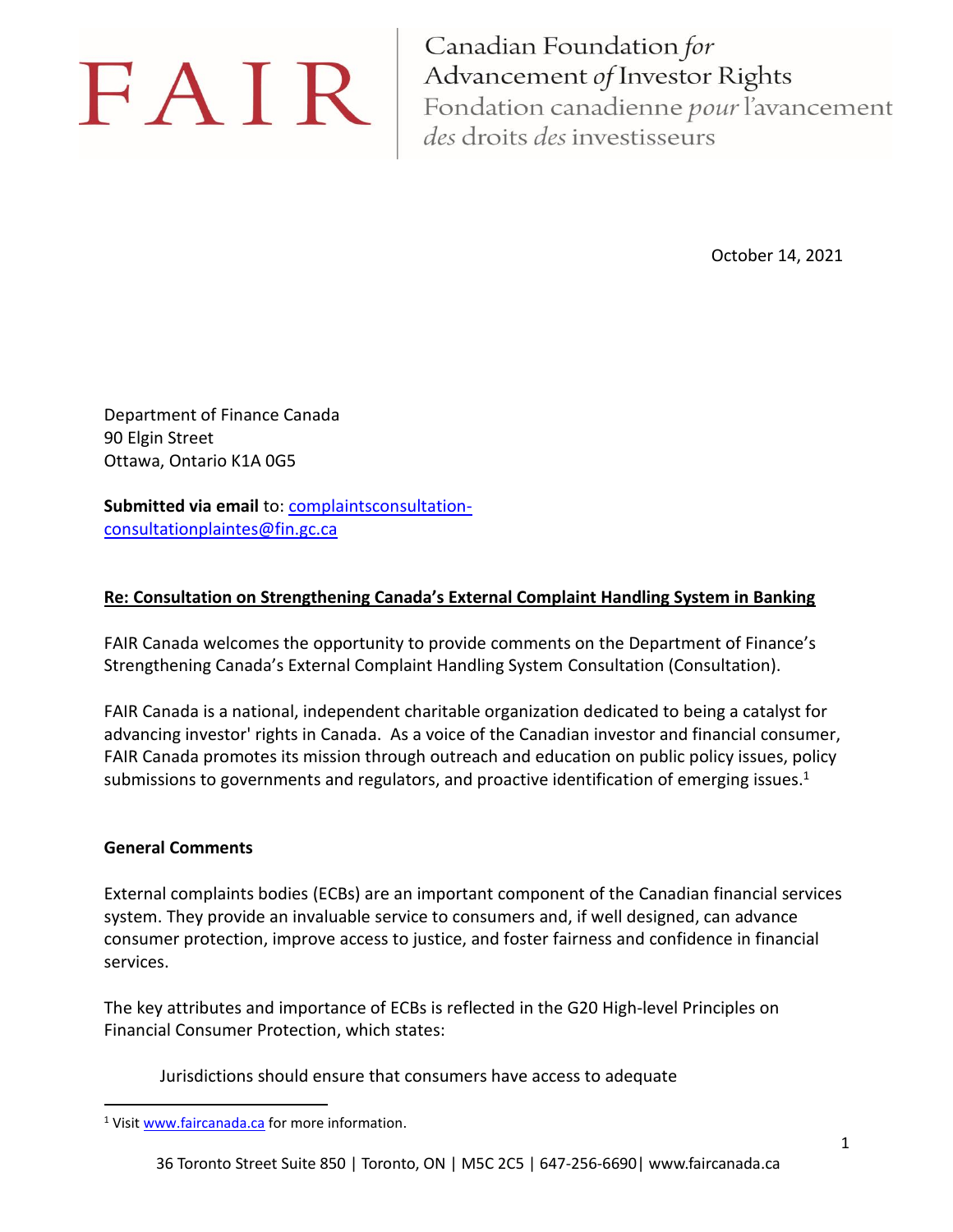# FA

Canadian Foundation for Advancement of Investor Rights Fondation canadienne pour l'avancement<br>des droits des investisseurs

complaints handling and redress mechanisms that are accessible, affordable, independent, fair, accountable, timely and efficient. Such mechanisms should not impose unreasonable cost, delays or burdens on consumers… Recourse to an independent redress process should be available to address complaints that are not efficiently resolved via the financial services providers and authorised agents internal dispute resolution mechanisms. At a minimum, aggregate information with respect to complaints and their resolutions should be made public.<sup>2</sup>

The Financial Consumer Agency of Canada (FCAC)'s report on the operations of the two ECBs approved by the Minister of Finance left little doubt that the current system is not working as it should, nor as well as it could.<sup>3</sup> The FCAC's report heightened awareness of the need to improve complaint handling, an issue that was also identified by the Ontario Capital Markets Modernization Task Force (Modernization Task Force). <sup>4</sup> Consumers and investor advocates have been calling for action and reform long before the release of these reports.

We applaud the government for finally taking the initiative to address the deficiencies in a comprehensive and meaningful manner – it is long overdue. Some consumers already appear to be giving up on the system and action is needed now to restore public confidence.

The FCAC's report, and our review of international best practice, underscore the need to improve the complaint handling system to better serve Canadians. FAIR Canada's key concerns with the existing system include:

- Canadians are too often induced to accept unfair/low-ball settlements because ECB recommendations are not binding.
- Canadians are discouraged from escalating their complaint to an ECB because the complaint process is confusing, protracted, complex and emotionally taxing.
- The ECBs' deficient funding model and inability to address systemic issues undermines their independence and effectiveness.
- The system is skewed in favour of financial institutions by providing banks, but not consumers, with the choice of directing complaints to another ECB.

FAIR Canada strongly believes that the best and most obvious solution is to build on the Ombudsman for Banking Services and Investments (OBSI)'s strong track record. It should be designated as the sole ECB and its existing mandate and capacity strengthened.

Lastly, we note that there are multiple on-going reviews on external complaint handling:

<sup>&</sup>lt;sup>2</sup> [G20 High-level Principles on Financial Consumer Protection, October 2007, page7.](https://www.oecd.org/daf/fin/financial-markets/48892010.pdf)

<sup>&</sup>lt;sup>3</sup> [Industry Review: The Operations of External Complaints Bodies \(FCAC\) 2020.](https://www.canada.ca/en/financial-consumer-agency/programs/research/operations-external-complaints-bodies.html)

<sup>4</sup> [Modernizing Ontario's capital markets: Capital Markets M](https://www.ontario.ca/page/consultation-modernizing-ontarios-capital-markets)odernization Taskforce Final Report, 2020.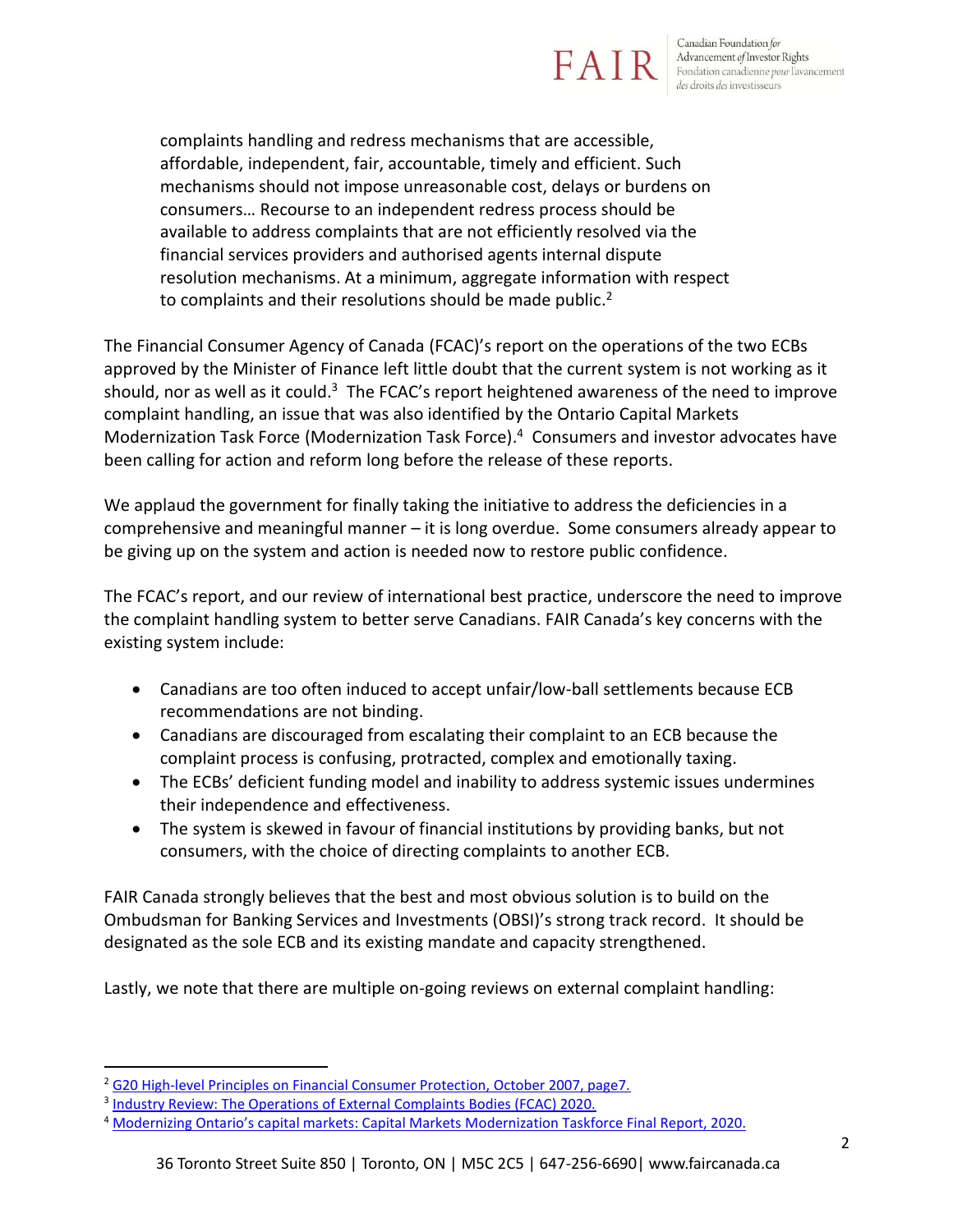

- The Autorité des marchés financiers (AMF) is currently consulting on proposed draft regulations dealing with complaint handling that will impact consumers based in Quebec.<sup>5</sup>
- The Ontario government and Ontario Securities Commission (OSC) are responding to recommendations from the Modernization Taskforce, including recommendations relating to binding decisions by an ECB that will impact consumers in Ontario.
- OBSI is embarking on two independent evaluations of its operations and practices in 2021. One will be related to investment-related complaints, and the other to banking-related complaints.<sup>6</sup>
- ADR Chambers Banking Ombuds Office (ADRBO) is also conducting an independent evaluation into its accessibility, accountability, impartiality, and independence, and whether it discharges it's functions in a transparent, effective, timely and cooperative manner.<sup>7</sup>

Given these reviews, it will not only be important to fully address the deficiencies identified in the FCAC's report, but also to find solutions that promote a harmonized approach across jurisdictions and frameworks. We therefore urge the Department of Finance to engage and coordinate with these other reviews where possible. Canadians will not be well served by further fragmentation and discrepancies in the complaint handling system.

#### **Comments on Specific Questions**

1. Are these principles appropriate to guide future policy directions on the structure and key elements of the ECB system in Canada?

We are generally supportive of the proposed principles set out in the Consultation. We believe, however, that other critical guiding principles are missing and some need to be enhanced.

#### **(a) Fairness**

Fairness is a fundamental principle for any ECB and should be front and center of any guiding principles. Adopting a fairness principle is paramount for promoting public confidence in the system.

Based on our review of international best practice, fairness is enshrined as a core principle within most, if not all, ECBs.<sup>8</sup> For example, Australia's Financial Complaints Authority (FCA) enshrines fairness as a core principle in its constitution and is required by legislation to operate in a way that is, among other things, fair.<sup>9</sup> The UK's Financial Ombudsman Service (FOS) publicly states it is

<sup>&</sup>lt;sup>5</sup> Complaint processing and dispute settlement - [AMF publishes draft regulation for comment \(2021\).](https://lautorite.qc.ca/en/general-public/media-centre/news/fiche-dactualites/amf-publishes-draft-regulation-for-comment)

<sup>6</sup> [2021 Independent Evaluations of OBSI.](https://www.obsi.ca/en/about-us/independent-evaluations.aspx)

<sup>7</sup> ADRBO - [Request for Proposal \(RFP\) Independent Third-Party Evaluator, 2021.](https://bankingombuds.ca/wp-content/uploads/2021/06/ADRBO-3rd-Party-Regulatory-Evaluation-RFP-25June2021-tc.pdf)

<sup>8</sup> [Complaint Handling and Redress System for Retail Investors \(IOSCO\) \(January 2021\).](https://www.iosco.org/library/pubdocs/pdf/IOSCOPD670.pdf)

<sup>9</sup> [https://www.afca.org.au/about-afca/fairness.](https://www.afca.org.au/about-afca/fairness)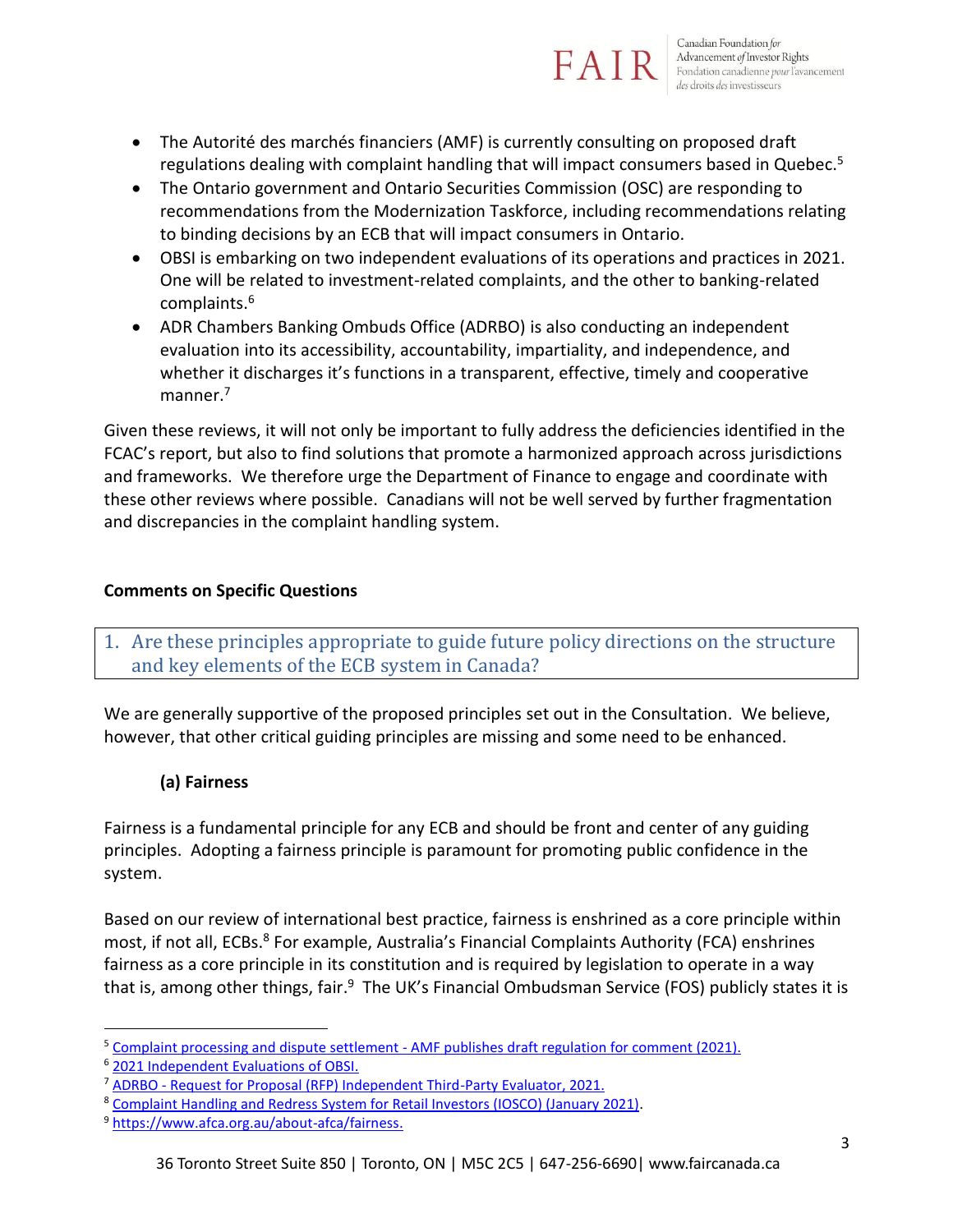

#### committed to "running a service with fairness at its heart."<sup>10</sup>

Given the lack of a comprehensive legislative framework for ECBs in Canada, we believe it is even more critical that fairness be a guiding principle.

Being fair includes having effective policies in place to ensure that consumers are aware of and understand how to navigate the complaint handling process. It includes implementing standards about due process. It also means that decisions consider individual circumstances, are impartial and equitable, and are based on relevant laws and regulations, general principles of good administration, good practice, and professional standards. It also means avoiding unduly formal or legalistic processes and decisions.

Moreover, given the inherent asymmetry in resources between banks and consumers, fairness means the ECB must play a role in leveling the playing field and assist consumers. We elaborate further on the issue of assistance in our response to Consultation Question 6 below.

Ultimately, the fairness principle is about ensuring that ECB processes and decisions are visibly fair and equitable.

#### **(b) Transparency**

Transparency should be incorporated into the guiding principle on accountability. It is a precondition for accountability and is integral to good governance and fostering public confidence. Transparency is also important to support public scrutiny of an ECB's work and assessing its effectiveness. In short, an organization cannot be held accountable unless it is also transparent.

Other best-in-class ECBs, like Australia's FCA and the UK's FOS, operate on the principle of transparency and openness.

Being transparent means publicly disclosing information like operational policies, board composition criteria, annual reports, financial statements, and complaint related data, metrics, and trends. Simply making the information available, however, is not sufficient – the goal should be to ensure the information is comprehensible and provides a clear picture on how the ECB is delivering on its mandate.

#### **(c) Accessible**

We agree that accessibility should be a guiding principle. Without it, the fundamental objective for creating the ECB is undermined. Accessibility also supports financial inclusion for more Canadians.

<sup>10</sup> [https://www.financial-ombudsman.org.uk/who-we-are/aims-values.](https://www.financial-ombudsman.org.uk/who-we-are/aims-values)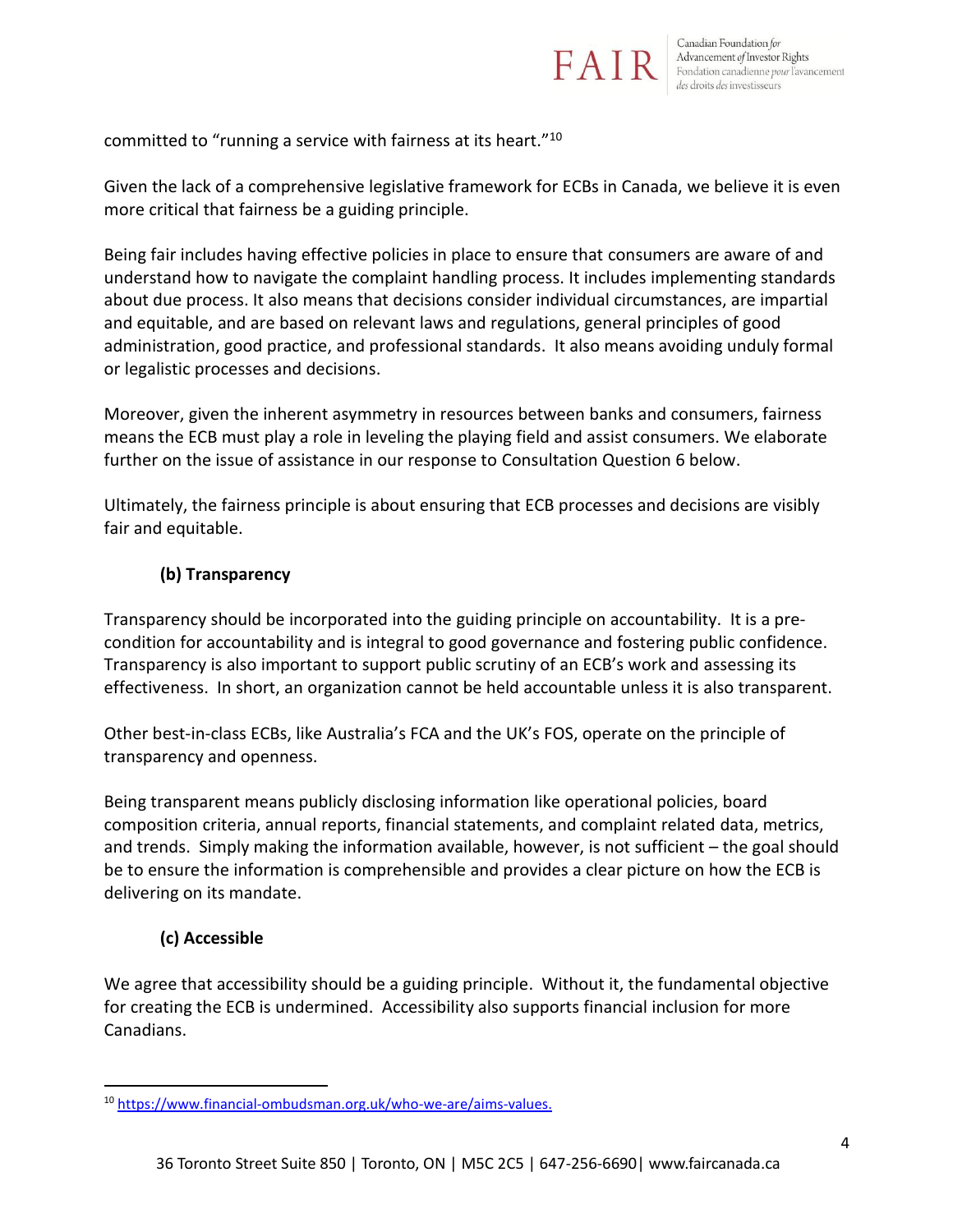

Importantly, accessibility includes ensuring the public is made aware of the ECB and its services. Recent surveys of complainants in Canada suggests that this remains a challenge that needs to be addressed. For example, when asked how easy it was to find out about OBSI and its services, 23% of complainants had an unfavourable response. $^{11}$  We suspect the number of unfavourable responses would be higher in respect of ADRBO. This suggests that much more needs to be done in Canada to raise awareness of the ECBs.

In addition, given Canada's multilingual make-up and fragmented regulatory system, accessibility requires raising awareness and providing access across multiple channels in multiple languages. Efforts should not be limited only to Canada's two official languages.

It should also be accessible to people with disabilities, those who live in remote communities, and those who may be from more vulnerable or marginalized groups. In our view, a key measure of accessibility should be how well and easily the system can be accessed by the more vulnerable and less fortunate in our society.

#### **(d) Impactful decisions**

The purpose of having an impartial ECB is undermined if, at the end of the process, there is no ability to secure redress or bring finality to the complaint. This is a significant problem with the current system, which permits financial institutions to ignore the ECB's final decisions.

Empowering ECBs to make binding recommendations will enhance both the fairness and the effectiveness of the system. We discuss the issue of binding recommendations in greater detail in our response to Consultation Question 7 below.

In addition to binding recommendations, we believe that to be impactful, decisions must be timely. In our view, avoiding "undue delay" should not be the aim of the guiding principle on timeliness. This principle should aim higher and be reframed to mean resolving complaints "quickly and on an expedited basis."

Unlike financial institutions, most consumers cannot afford to sustain long delays in the complaint handling process. Each delay exposes consumers to on-going harm. Therefore, the system needs to prioritize speed and quick resolutions to minimize adverse consequences for consumers, particularly in situations where they have suffered financially.

This means the system should strive for no more than a 60-day period at the firm stage, and a hard 90-day deadline for final recommendations from the date the complaint was escalated at the ECB stage.

Given the procedural fairness afforded to financial institutions throughout the process, they should not be able to delay complying with the ECB's final decision beyond a fixed period. For

<sup>11</sup> [2020 OBSI Consumer Survey Results.](https://www.obsi.ca/en/for-consumers/resources/documents/2020-Consumer-Consolidated-Survey-Results---Final_EN.pdf)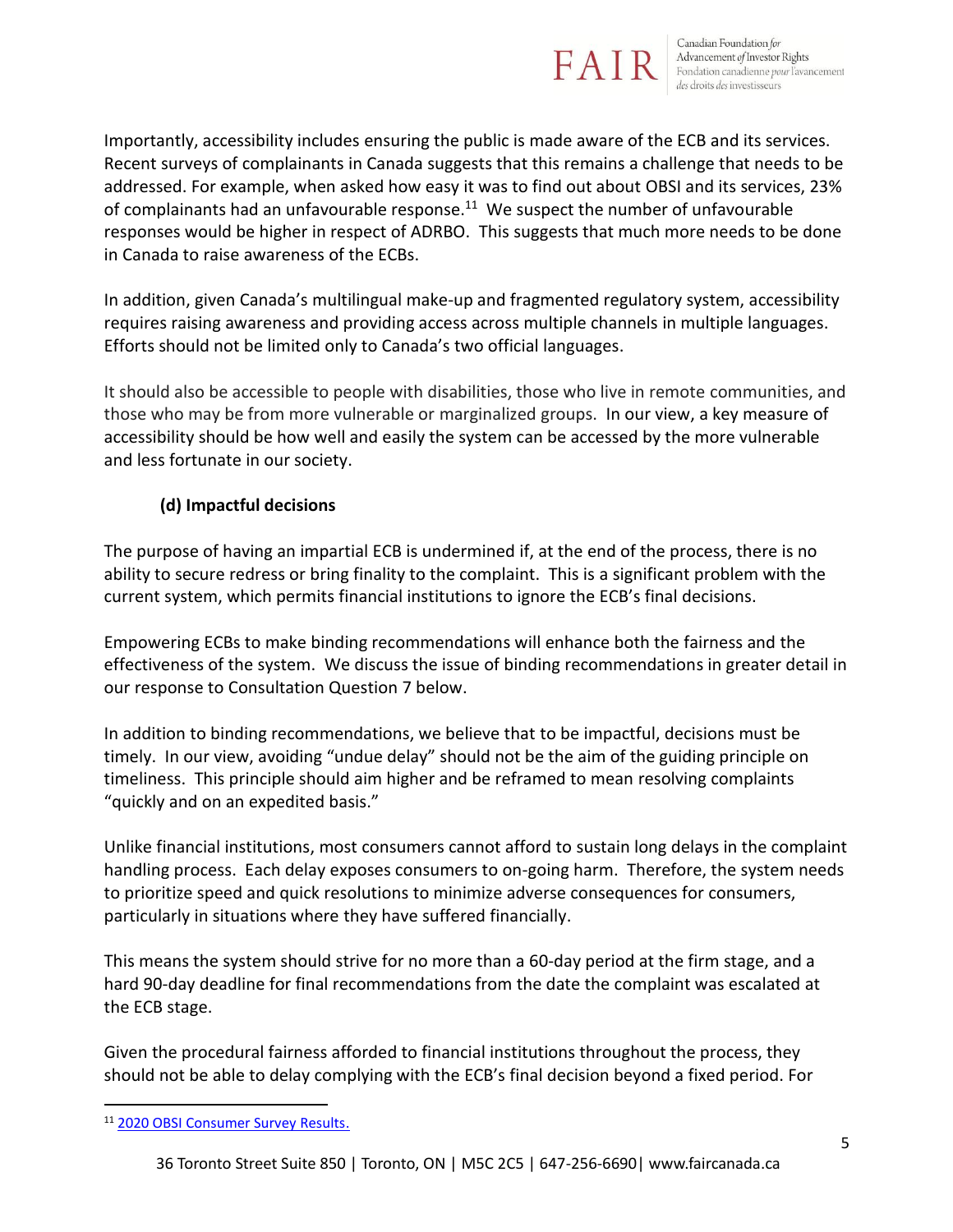

example, if the consumer agrees with the decision, the institution should have thirty days to comply with and satisfy the terms of the decision. To be impactful, there should also be a quick and direct method for enforcing compliance after the 30-day period has elapsed. This may include regulatory penalties and sanctions if necessary.

Finally, we believe that to the extent there are any rights of appeal, they should be narrowly prescribed to minimize risks that the appeal process be weaponized against the consumer and used to further prolong the complaint process.

# 2. What ECB system structure would best address the deficiencies identified in the FCAC report and most effectively uphold the guiding principles outlined in the previous section?

The FCAC's report identifies numerous deficiencies and discrepancies in the current system, including differences in service standards, transparency, reporting and effectiveness. This should not be a surprise given that each ECB is structured differently, led by different people, has different governance systems, and very different financial imperatives.

Though only two ECBs are currently approved by the Minister of Finance, the system is structured to permit additional ECBs to operate in the financial services space.

In our view, a structure that allows for multiple ECBs will merely propagate the types of deficiencies identified by the FCAC's review. This includes ongoing one-sided competition that offers choice for banks but not for consumers. The current system structure also perpetuates inconsistent processes and decisions, makes oversight more difficult, and adds unnecessary costs. It is also inconsistent with international best practice.

For example, the World Bank Group undertook an extensive diagnosis of South Africa's multiple financial ECBs and made numerous recommendations to enhance consumer protections and promote good-quality outcomes. It concluded that South Africa's system of multiple ECBs created a highly complex and fragmented system that increases costs for providers and is difficult for consumers to navigate. Ultimately, the World Bank Group recommended that South Africa establish a centralised and comprehensive ECB system to support greater accessibility and efficiency across the financial sector.<sup>12</sup>

The World Bank's recommendations for South Africa are consistent with the direction other countries have been moving. For example, the UK moved away from having multiple ECBs and established the FOS, a single ECB, more than 20 years ago. Australia consolidated multiple ECBs in 2008, when it created its Financial Ombudsman Service Limited (FOS). Ten years later, following on the heels of an expert panel review, Australia's system was further consolidated by combining

<sup>12</sup> South Africa - [Financial Ombuds System -World Bank \(2021\), page 161.](https://documents1.worldbank.org/curated/en/572061623402638435/pdf/South-Africa-Financial-Ombud-System-Diagnostic.pdf)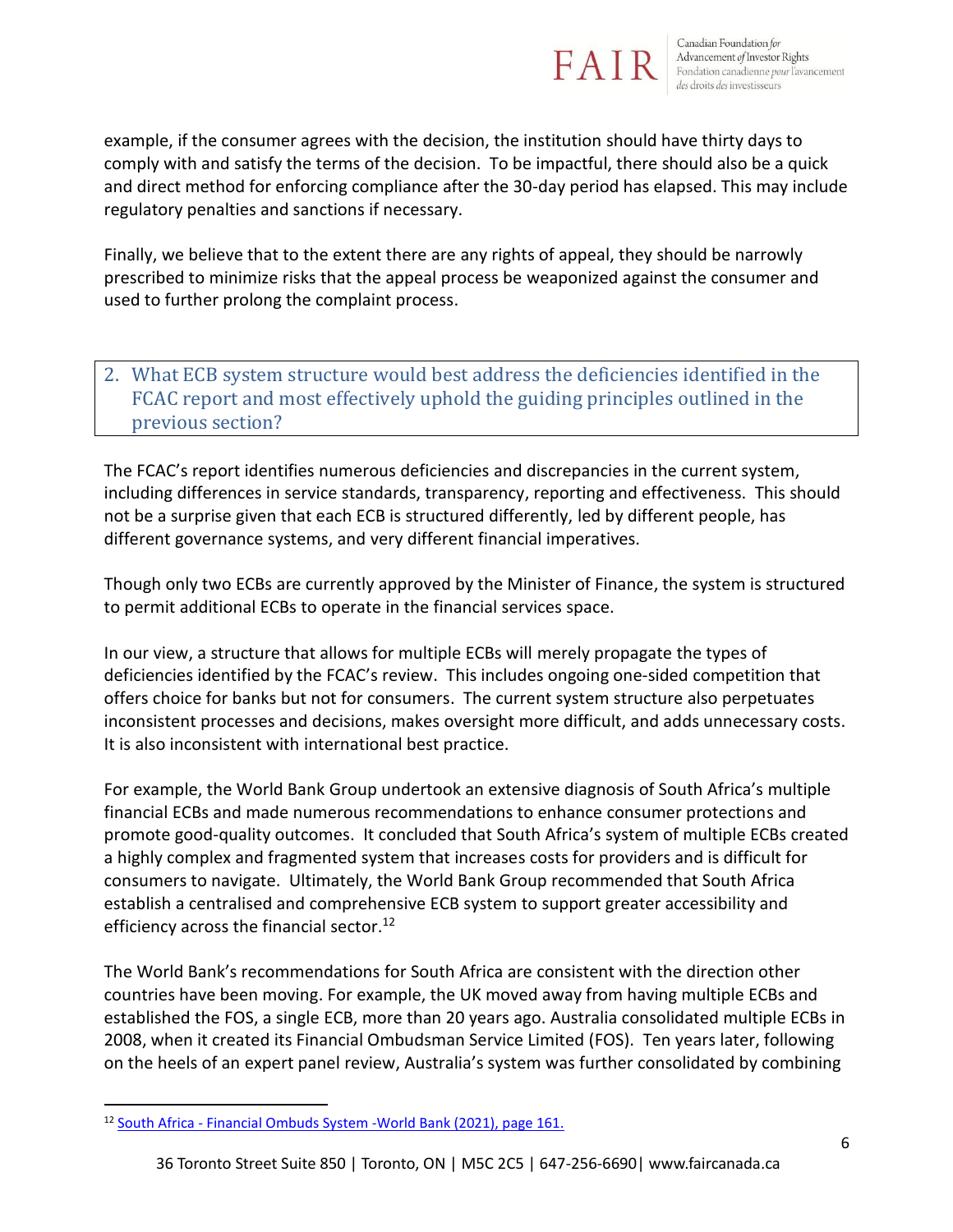

FOS with two other ECBs to create the new FCA. $^{13}$ 

We also note a World Bank report from 2012 raised significant concerns with a system structure that permits multiple ECBs. It states:

A few countries have **the unusual idea of 'competitive' ombudsmen,**  where – subject to specified minimum standards – the financial industry is able to choose between two or more competing financial ombudsmen.

Such a choice presents severe risks to independence and impartiality – because financial businesses may favour the ombudsman they consider likely to give businesses the best deal.

It overlooks the role of financial ombudsmen as an alternative to the courts and creates one-sided competition – because, unlike the financial businesses, the consumers are not given any choice of ombudsman.<sup>14</sup> (emphasis added)

We believe that having a single, not-for-profit ECB would best address the deficiencies identified in the FCAC's report and most effectively uphold the guiding principles. It would also result in a simpler system, reduce consumer confusion, be easier to navigate, lead to more consistent outcomes, be less costly to operate, and would be better prepared to meet the future needs of consumers.

Stated differently, when the ECB makes an unfavourable recommendation against a financial institution, consumers are better served by a system that leads the institution to turn its mind to changing its practice, as opposed to changing its ECB.

The current deficiencies in the complaint handling system do not necessitate the creation of an entirely new ECB. The obvious and better approach is to strengthen OBSI's capacity and mandate consistent with international best practice. Given its track record and results over the past 25 years, we believe OBSI should be designated as the only ECB for banking and securities related complaints in Canada.

3. To what extent does the profit structure of an ECB have a real or perceived impact on the impartiality and independence of an ECB?

<sup>&</sup>lt;sup>13</sup> Review of the financial system external dispute resolution and complaints framework (Commonwealth of Australia [2017\).](https://treasury.gov.au/sites/default/files/2019-03/R2016-002_EDR-Review-Final-report.pdf) When it was established on November 1, 2018, AFCA replaced the Financial Ombudsman Service Limited (FOS), Credit and Investments Ombudsman (CIO) and the statutory Superannuation Complaints Tribunal (SCT). <sup>14</sup> [Resolving disputes between consumers and financial businesses: Fundamentals for a Financial Ombudsman -](https://documents1.worldbank.org/curated/en/169791468233091885/pdf/699160v10ESW0P0en0Vol10Fundamentals.pdf) World [Bank \(January 2012\), pages 38-39.](https://documents1.worldbank.org/curated/en/169791468233091885/pdf/699160v10ESW0P0en0Vol10Fundamentals.pdf)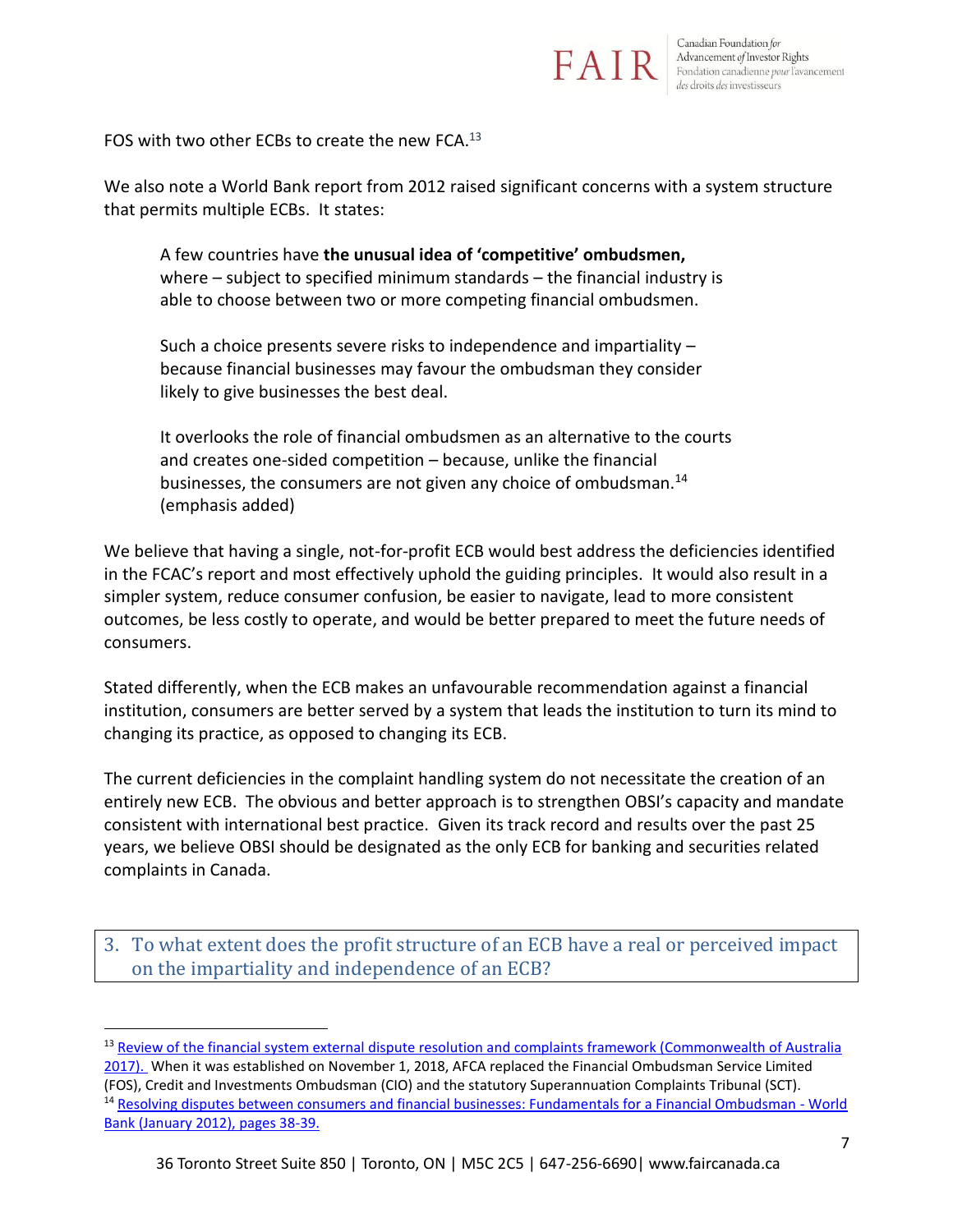

The profit structure of an ECB has a significant impact on the public's perception of impartiality and independence. Maintaining the existing for-profit structure will simply increase the apprehension of bias that currently exists among consumers.

Like the issue of permitting multiple ECBs, permitting for-profit ECB services falls below international standards and norms. For example, both the UK and Australia have adopted notfor-profit ECBs. As noted by the World Bank, ECBs "must operate on a not-for-profit basis."<sup>15</sup> The International Network of Financial Services Ombudsman Schemes (INFO Network)<sup>16</sup> also issued guidance that makes it clear that a financial services ECBs scheme should only operate on a notfor-profit basis.<sup>17</sup>

Given the important role the ECB plays in promoting confidence and integrity, we believe the inherent incentive in a for-profit structure to side with banks when issuing recommendations is corrosive to public trust and confidence in the system.

# 4. To what extent could an ECB's assessment formula impact the real or perceived impartiality and independence of the ECB?

Most Ombudsmen are funded through a variety of means, including an annual levy on member institutions, and case fees payable by member institutions that have complaints brought against them, or a combination of the two.

Levies tend to focus on the fact that all financial institutions benefit from the increase in consumer confidence of knowing an ECB is there to deal fairly with their complaints. Case fees, on the other hand, tend to focus on the view that financial institutions with more complaints should pay more fees.

While industry will invariably take issue with any assessment formula, their concerns relate more to their own sense of what is fair in their circumstances. From the consumer's perspective, we do not believe the assessment formula significantly impacts their perception of impartiality and independence. The much bigger impact on perception, as noted above, is allowing the ECB to operate on a for-profit basis.

In our view, what is most critical is to ensure that the assessment formula provides sufficient funding to enable the ECB to carry out its mission effectively, and in a manner consistent with the

 $15$  [Ibid, page 73.](https://documents1.worldbank.org/curated/en/169791468233091885/pdf/699160v10ESW0P0en0Vol10Fundamentals.pdf)

<sup>&</sup>lt;sup>16</sup> INFO Network [\(http://www.networkfso.org/\)](http://www.networkfso.org/) is a worldwide association that brings together ombudsman practitioners from around the world. for financial services ombudsmen. It was formalized in 2007 and facilitates cooperation among its members to build expertise in external dispute resolution, by exchanging experiences and information.

<sup>&</sup>lt;sup>17</sup> Guide to setting up a Financial [Services Ombudsman Scheme -](http://www.networkfso.org/assets/guide-to-setting-up-a-financial-services-ombudsman-scheme_info-network_march2018.pdf) INFO Network (2018). The guide was developed by two senior financial ombudsmen who have advised 35 countries worldwide on best practices for ombudsman.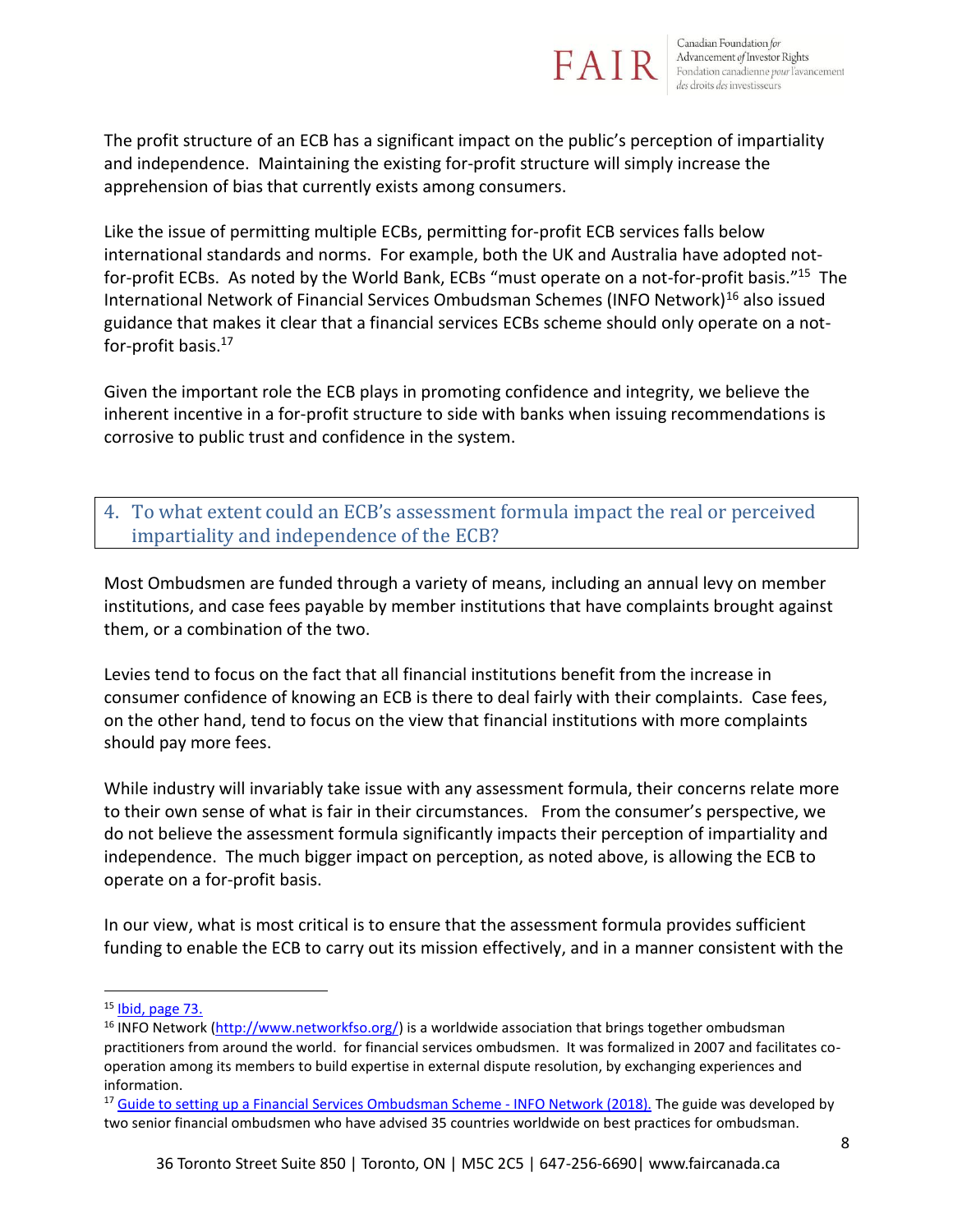

guiding principles.

It will be important to ensure that any assessment formula:

- Provides sufficient funding to the ECB to operate effectively, independently, and expeditiously on a sustainable and not-for-profit basis.
- Addresses the risk of one or more financial institutions' ability to threaten the ECB by delaying or withholding fees.
- Enables the ECB to control its operating budget and not be required to seek approval for reasonable increases.
- Permits an adequate reserve, so that existing service standards can be maintained during unexpected changes in complaint levels, or the levels of collectable levies and fees.
- Does not require consumers to pay fees, even very modest fees.

5. What are the benefits to consumers from a banking ECB that provides non-bank dispute resolution services? Are there drawbacks.

We believe there are many benefits to consumers to having a single, integrated ECB.

A single ECB will reduce consumer confusion and deliver more consistent decisions and consumer experiences. It will also improve accessibility because consumers will not have to learn how to navigate different ECBs because of an institution's choice or the type of product that is the subject of the complaint. It should also improve accountability and remove discrepancies in service standards that exist in the current system.

Historically ECBs tended to be created to deal with a particular type of product or a sector of financial services (such as banking, insurance, or securities). Today, the lines between the different sectors have become blurred, and the business lines and product offerings are becoming more and more intertwined within the same financial institution.

For consumers, who may buy a security product (like a mutual fund) and a bank product (like a GIC) from the same bank branch, it makes little sense to have to go to two different ECBs based on the product. From their perspective, their complaint lies with the conduct of the financial institution, not the product.

We anticipate this blurring will only accelerate as new digital tools emerge to provide greater access to a wider range of financial products and services to everyday consumers. As such, perpetuating different ECBs based on different products will simply lead to Canada falling further behind international best practice.

Again, many countries, including the UK and Australia, have come to recognize that there are far more benefits than drawbacks in having a single ECB handle complaints about financial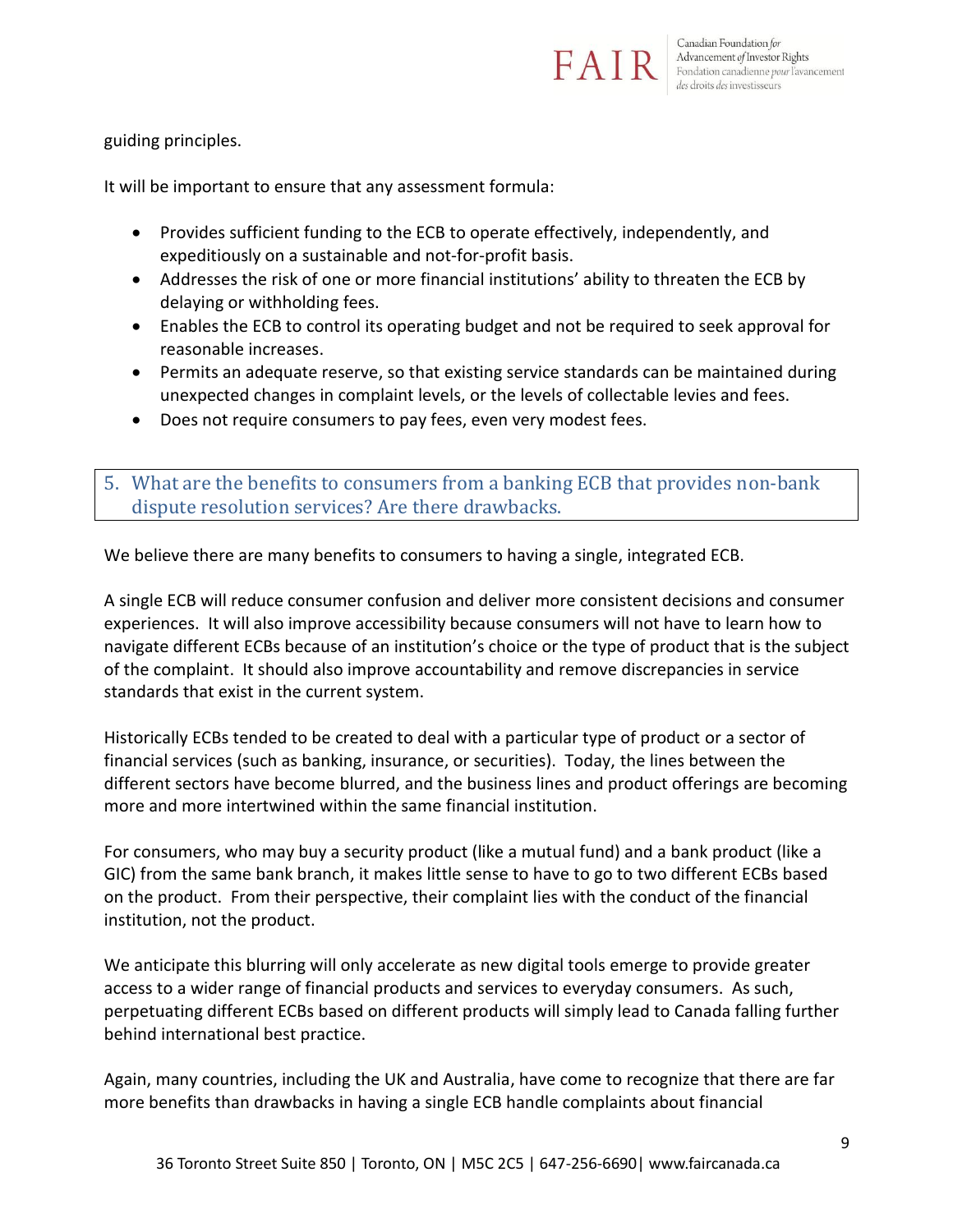

institutions and products.

As alluded to in our response to Consultation Question 2 above, Australia undertook several consolidations of its ECB framework. In 2008, it created the FOS by combining the Banking and Financial Ombudsman Service, Insurance Ombudsman Service, and the Financial Industry Complaints Service. At the time, the following benefits were identified with having one ECB deal with complaints regarding different products:

- greater sophistication in infrastructure and dispute resolution;
- better learning and training;
- better ability to identify industry-wide systemic issues;
- specialisation in dispute resolution by product rather than by financial services providers;
- greater consistency in approaches and outcomes for consumers, including adoption of best practice;
- easier for consumers to know which scheme to use if they have a dispute; and
- efficiency benefits from sharing resources or from economies of scale and scope.**<sup>18</sup>**

Subsequently in 2016, the Government of Australia undertook another extensive review. The driving impetus for the review was to design a new ECB framework that "delivers effective outcomes for users in a rapidly changing and dynamic financial system."<sup>19</sup>

The review compared Australia's existing system of multiple ECBs against the core principles of efficiency, equity, complexity, transparency, accountability, comparability of outcomes and regulatory costs, as well as best practice developments in other sectors and jurisdictions. Following the review, the Government of Australia decided to further consolidate FOS with two other ECBs and created the FCA to deliver more effective outcomes for consumers.

Both the UK and Australian integrated ECB structures appear to be effective in delivering on their mandate. To date, to our knowledge no one has raised any meaningful drawbacks to the integrated model used in these jurisdictions. In addition, we note that the World Bank Group recently recommended that South Africa also amalgamate its multiple ECBs into a single ECB.

Closer to home, OBSI is a great example of how well an integrated ECB can work. Based on our inquiries and review, no one has raised any obvious disadvantages regarding its joint mandate of dealing with both banking services and investments.

<sup>&</sup>lt;sup>18</sup> [Review of the financial system external dispute resolution framework -](https://treasury.gov.au/sites/default/files/2019-03/R2016-002_FOS.pdf) FOS - (October 2016), page 6.

<sup>&</sup>lt;sup>19</sup> Review of the financial system external dispute resolution and complaints framework. (Commonwealth of Australia [2017\), page 3.](https://treasury.gov.au/sites/default/files/2019-03/R2016-002_EDR-Review-Final-report.pdf)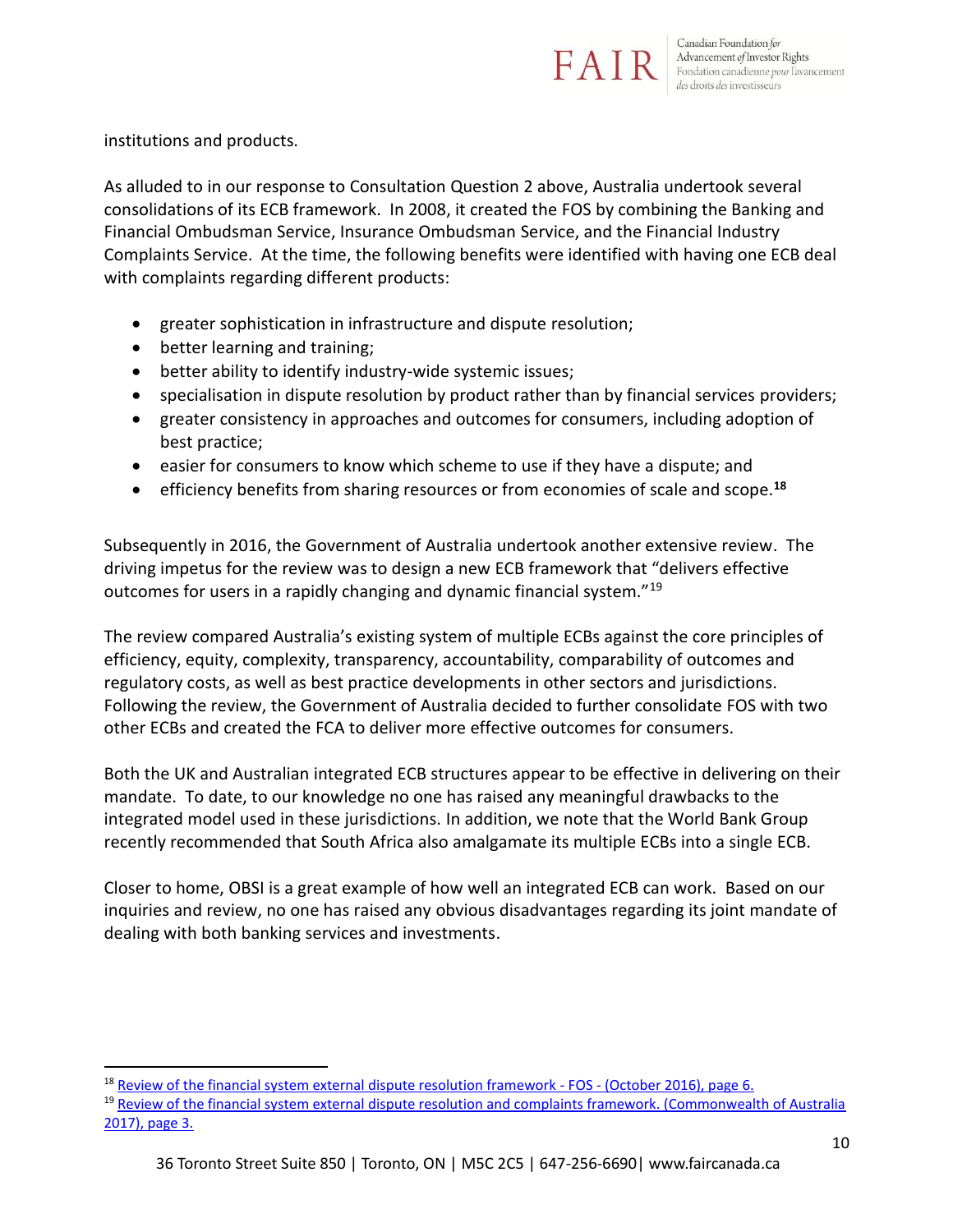

## 6. Should an ECB be required to provide complainant assistance, and what type of complainant assistance should be provided?

Yes, an ECB should be required to provide complainant assistance. FAIR Canada believes this is consistent with the guiding principles of fairness, accessibility, and efficiency.

Most Canadians have limited understanding of their rights or the process for making a complaint. Most also have little to no experience interacting with the system, unlike financial institutions which build up institutional knowledge and expertise over time. Financial institutions also have resources at their disposal that are not available to consumers.

In short, most consumers are at a significant disadvantage when they need to engage with the system. Many may not know where to start, how or with whom to file a complaint, or even what would be required to support their complaint. And this disadvantage is magnified when more vulnerable or less affluent consumers have complaints.

Providing assistance to consumers is critical to level the playing field and promote accessibility. We believe the ECB should aid consumers through the process as much as possible, including by:

- helping them articulate their complaint;
- advising on who to contact with any questions;
- explaining what documentation would be helpful to support their complaint and where they can find any needed documents;
- clearly explaining the steps in the complaint handling process, their rights and responsibilities, as well as timelines or any limitation periods;
- helping them understand applicable rules and terminology;
- regularly updating them about the status of their complaint;
- explaining the criteria used by the ECB when making recommendations; and
- explaining other options available if they are not satisfied with the ECB's final decision.

Assistance should also include providing services in multiple languages where possible. The UK FOS, for example, offers free third-party translation services for individuals whose first language is not English.<sup>20</sup> Assistance should also be provided in a manner that complies with government accessibility standards for people with disabilities.

7. Do you have views on whether the decisions of an ECB should be binding or nonbinding on banks? Please refer to the guiding principles to support your position

This issue has been endlessly debated in Canada for well over a decade. It is time we act and

<sup>&</sup>lt;sup>20</sup> [https://www.financial-ombudsman.org.uk/accessibility.](https://www.financial-ombudsman.org.uk/accessibility)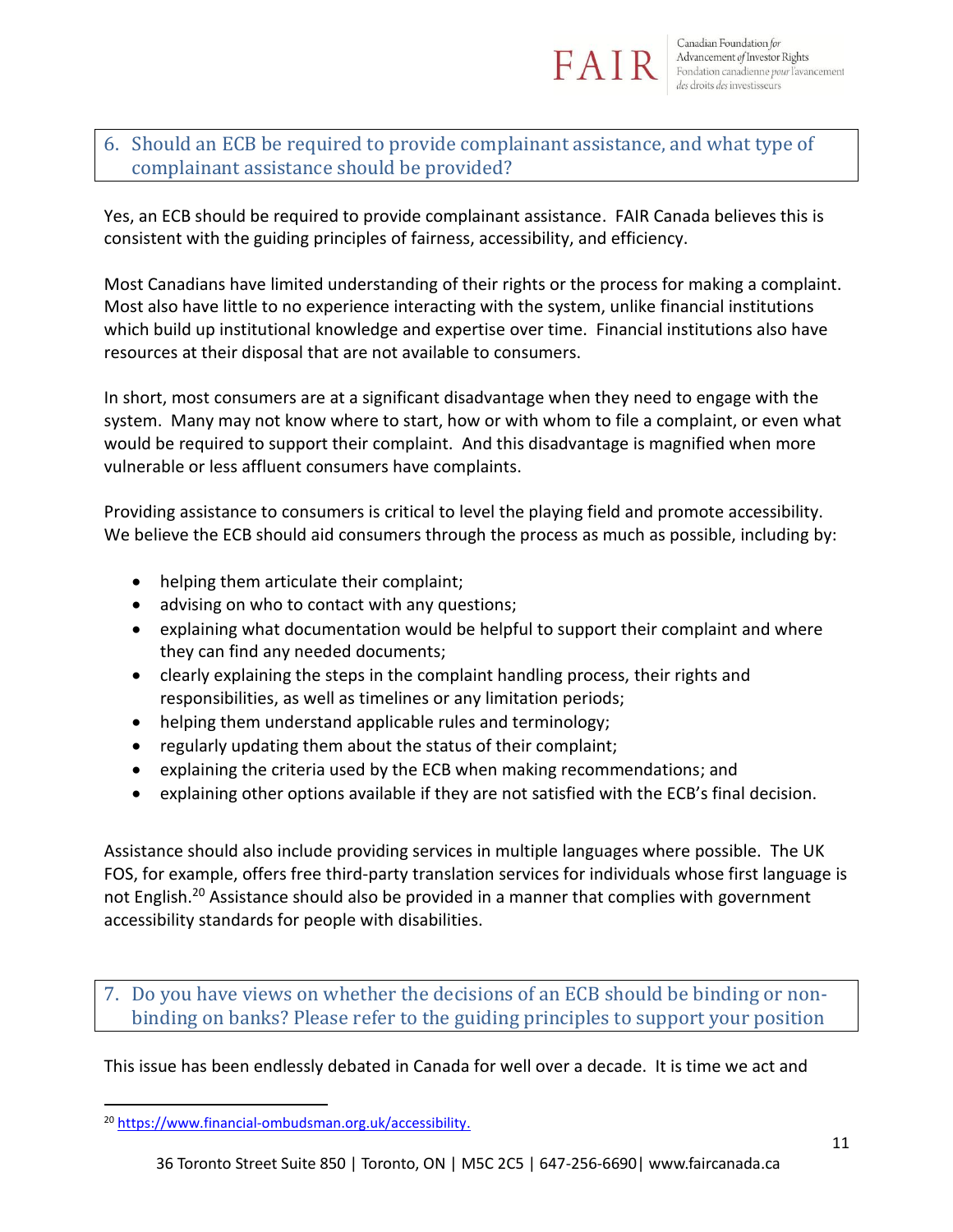

move forward with implementing binding decisions.

The absence of binding decisions unfairly skews the complaint process in favour of the financial institution. And while data on the banking side appears to suggest the system is operating reasonably well without binding decisions, there is no data on how many consumers have been prejudiced by this skewing. In short, the fact that to date no bank has refused an ECB recommendation does not necessarily mean that consumers have not been harmed.

On the investment side, where there have been outright refusals by financial institutions to accept OBSI's final recommendations, as well as documented cases of low-ball settlement offers, the data paints a clear picture of consumer prejudice and harm.

We should not have to wait for a bank to follow suit before implementing binding decisions for all financial institutions. We firmly believe that the absence of binding decisions creates unacceptable risks for all consumers, has failed to bring real closure in many cases, and has been eroding public confidence for too long.

For the reasons set out below, FAIR Canada strongly supports making ECB decisions binding on financial institutions. Without it, the consumer is exposed to a potentially ineffective process and unfair outcome, whereas the financial institution is not.

As noted, the absence of binding decisions skews the power imbalance between the financial institutions and consumer, and results in the consumer having to accept a low-ball settlement offer to secure some level of compensation. In other cases, it has led to ECB recommendations being ignored by the financial institution, leaving the consumer with nothing at the end of a long and difficult process. And while some will point out that the consumer can always pursue legal action against the institution, we all know this will rarely happen, if ever, because of the costs involved.

We further believe that a lack of binding decisions has discouraged some consumers from escalating legitimate complaints because they already feel there is no point – the institution will simply ignore the ECB recommendations, just like the institution ignored them when they filed the complaint with the firm. Bluntly stated, consumers may not be bringing complaints forward because they do not believe it would accomplish anything.

All this calls into question the system's effectiveness, as well as whether there is any real accountability within the financial system more broadly. This concern is not new. It was clearly raised in 2016:

The real mischief, however, is not that some consumers receive less, but that OBSI's current mandate allows this to happen. It, in effect, tilts the playing field in favour of firms. The fact this is happening in a complex industry that has a significant impact on people's well-being, and in which customer literacy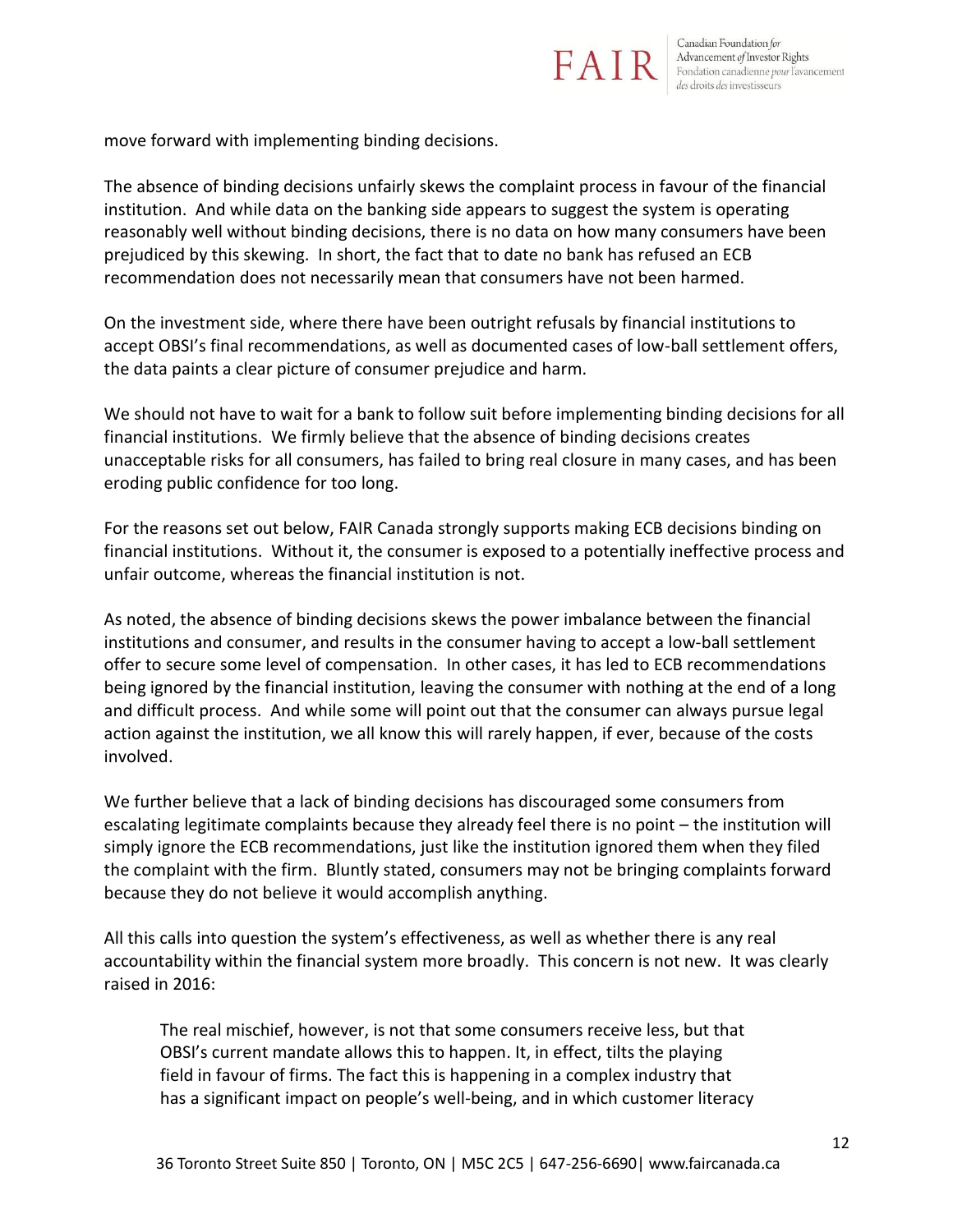

is generally low, is of concern.<sup>21</sup>

Like other aspects of our complaint handling system, the lack of binding decisions in Canada is inconsistent with international norms. Both the UK's FOS and Australia's FCA have been equipped to carry out their mandates with binding decisions.

In 2017, the World Bank Group also explicitly stated that if consumers are unsatisfied with the decision resulting from the internal complaints process at the financial service provider, they should have the right to use an ECB mechanism "**that has powers to issue decisions on each case that are binding on the financial service provider (but not binding on the consumer)**." 22 (Emphasis added.)

This past summer, the World Bank Group recommended that South Africa create a new National Financial Ombud (NFO), independent of both industry and government, and be given the power to issue binding decisions "enforceable in the same way as a court judgement."<sup>23</sup>

To be credible, binding decisions that are enforceable as if they were court orders is what we should all expect from the ECB system.

Ontario's Modernization Task Force also recognized this issue and stated that:

Enhancements are also needed for investor protection, including by designating a dispute resolution services organization that would have binding decision-making power to provide harmed investors an efficient and cost-effective way to obtain compensation where appropriate. $24$ 

The Modernization Task Force went on to state:

In the Canada Financial Sector Assessment Program: Technical Note — Oversight of Securities Market and Derivatives Market Intermediaries (2019), the International Monetary Fund note that providing binding authority for OBSI would improve investor protection…

…

One of the cornerstones of healthy capital markets is democratizing access to capital, while still protecting retail investors. A binding, reputable and efficient [dispute resolution services] framework in Ontario would be a significant improvement to the retail investor protection framework.<sup>25</sup>

<sup>&</sup>lt;sup>21</sup> Independent Evaluation of the Canadian Ombudsman for Banking Services and Investments' (OBSI) Investment [Mandate \(May 2016\), page 1.](https://www.obsi.ca/en/news-and-publications/resources/PresentationsandSubmissions/2016-Independent-Evaluation-Investment-Mandate.pdf)

<sup>&</sup>lt;sup>22</sup> World Bank - Good Practices for Financial Consumer Protection (2017), page 51, (in connection with complaints [about deposit taking institutions\), and page 163 \(for complaints against the securities industry\).](https://documents1.worldbank.org/curated/en/492761513113437043/pdf/122011-PUBLIC-GoodPractices-WebFinal.pdf)

 $\frac{23}{23}$  South Africa - Financial [Ombud System Diagnostic](https://documents1.worldbank.org/curated/en/572061623402638435/pdf/South-Africa-Financial-Ombud-System-Diagnostic.pdf) (2021), pages 24 and 25.

<sup>24</sup> Capital Market - [Modernization Task Force](https://files.ontario.ca/books/mof-capital-markets-modernization-taskforce-final-report-en-2021-01-22-v2.pdf) – (January 2021), page 87.

 $25$  Ibid, page 105.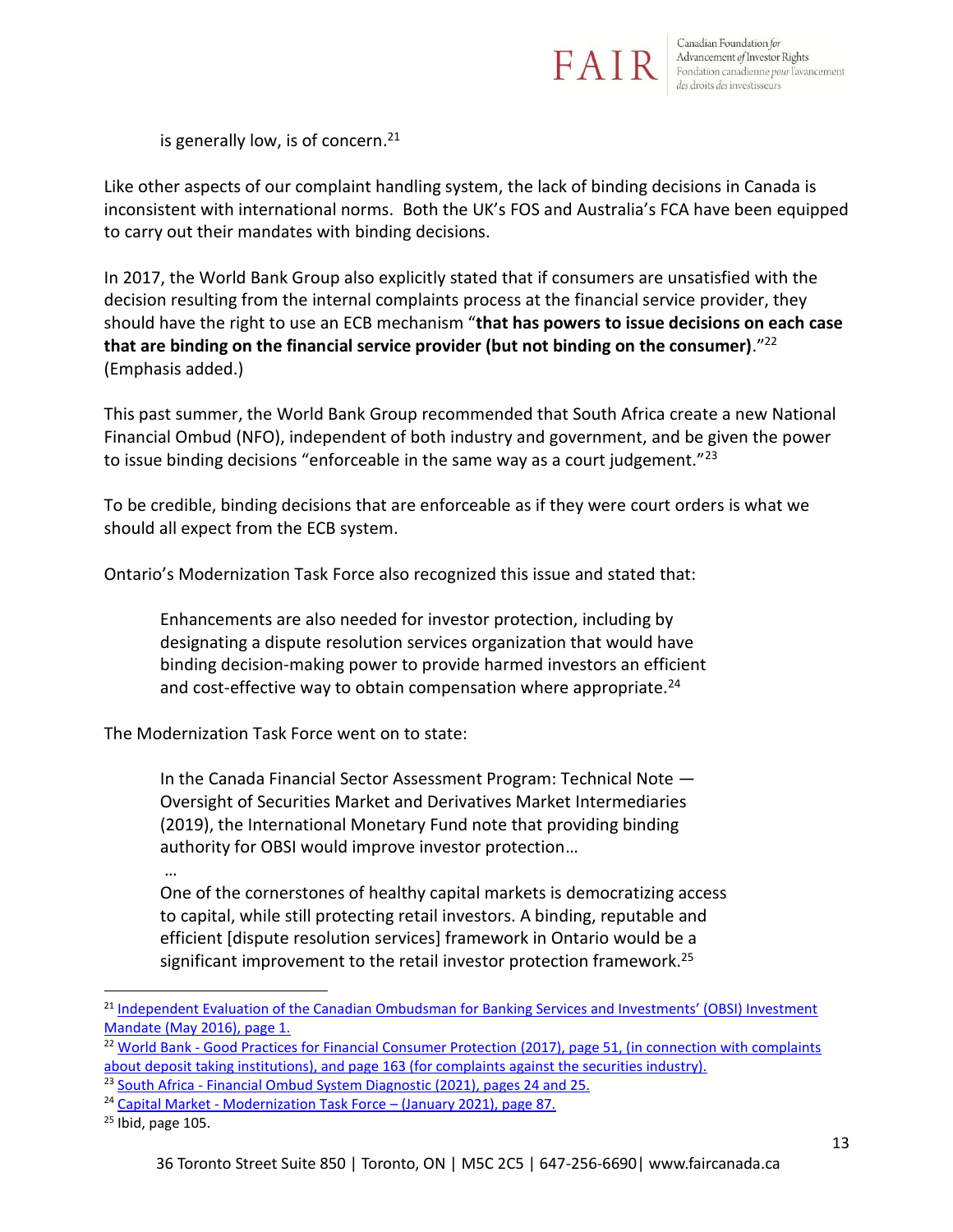

In our view, it is critical that ECB decisions be made binding on financial institutions. Binding decisions will improve complainants' ability to seek redress, bring closure to their complaints, and allow the ECB to deter unfair practices in line with the 'impactful decisions' principle. Without binding decisions, consumers will continue to be exposed to unacceptable risks of either being forced to settle for amounts well below the ECB's recommendations or receiving nothing after their complaint has been upheld and found to merit compensation.

## 8. Should the government establish requirements for representation on the board of directors of an ECB? To what extent should an ECB be required to make public its governance process?

Governance is an important consideration in ensuring that the ECB effectively executes on its mandate. Given that the ECB serves an important public interest role, we believe that representation on its board of directors should include individuals with diverse perspectives and experience. And while some should have industry experience, the majority should be independent of industry and reflect broader consumer interests.

We are not of the view, however, that the government should get directly involved in the selection or appointment process as this could undermine the principle of impartiality and independence.

Finally, the ECB should be required to be fully transparent when it comes to its governance process. In this regard, it should make public information such as:

- the composition and selection criteria for its board of directors;
- the list of board members, their background, and any compensation received;
- any board policies or codes of conduct;
- the ECB's goals and mandate;
- terms of reference for any board level committees;
- board meeting minutes and board attendance at those meetings;
- its corporate by-laws and audited financial statements; and
- any independent evaluations or reports on the effectiveness of the ECB.

Making this type of information public will promote the accountability and transparency principle.

#### **Conclusion**

We congratulate the Department of Finance for taking the lead on this significant issue, one that directly impacts the lives of many Canadians.